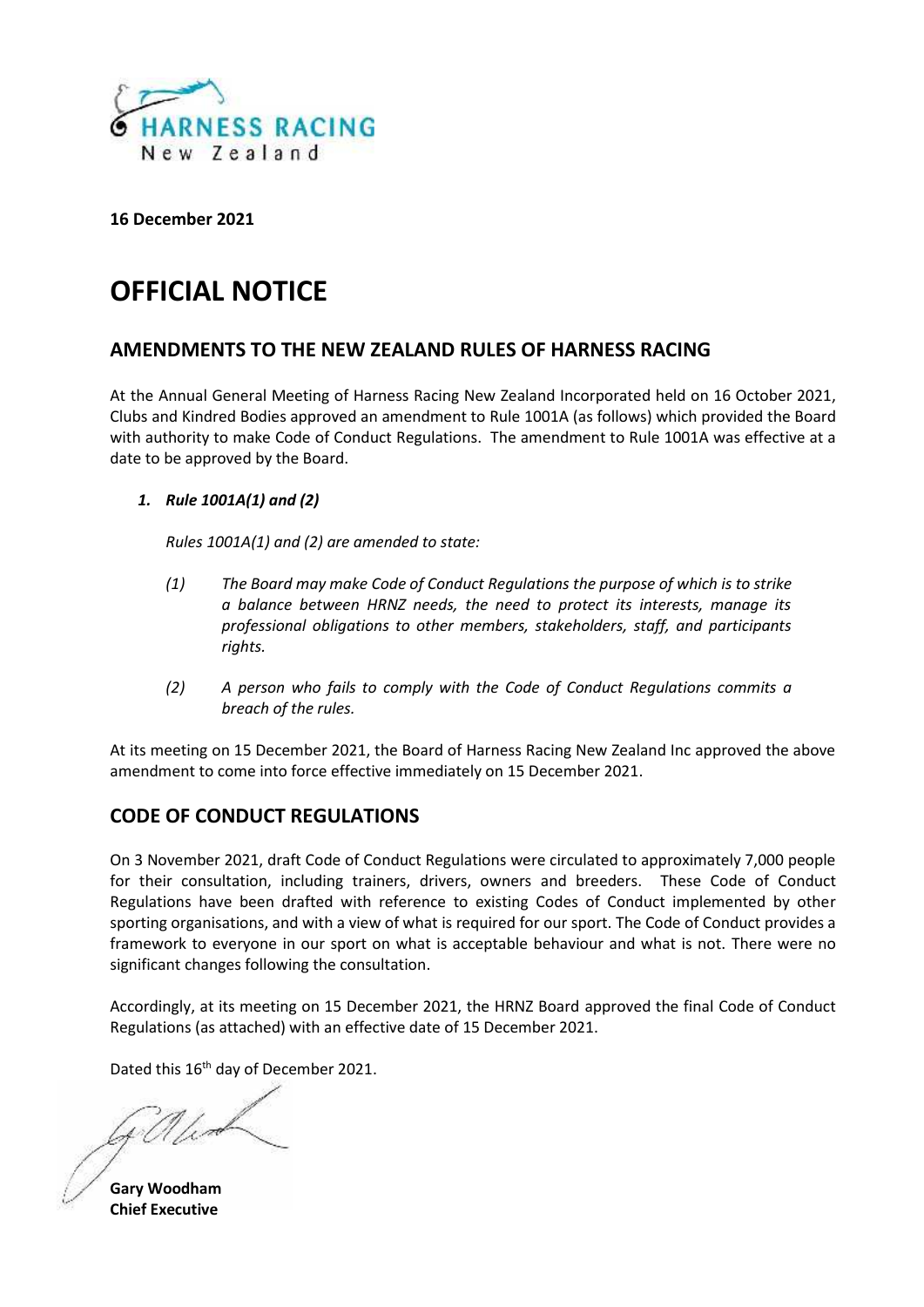

# **CODE OF CONDUCT REGULATIONS**

# **CONTENTS**

| 1.  |                                                                         |  |
|-----|-------------------------------------------------------------------------|--|
| 2.  |                                                                         |  |
| 3.  |                                                                         |  |
| 4.  |                                                                         |  |
| 5.  |                                                                         |  |
| 6.  | PROHIBITED SUBSTANCES, PROHIBITED PRACTICES, RACE FIXING, AND BETTING 3 |  |
| 7.  |                                                                         |  |
| 8.  |                                                                         |  |
| 9.  |                                                                         |  |
| 10. |                                                                         |  |

# <span id="page-1-0"></span>**1. NAME AND COMMENCEMENT**

- 1.1 These regulations are the Code of Conduct Regulations made by the Board under the New Zealand Rules of Harness Racing and clause 14.4 of the Constitution of Harness Racing New Zealand Incorporated.
- 1.2 These regulations come into force on 15 December 2021.

## <span id="page-1-1"></span>**2. OBJECT AND PURPOSE**

- 2.1 The purpose of this Code of Conduct is to:
	- 2.1.1 Set a standard of conduct required by all participants in harness racing.
	- 2.1.2 Ensure a clear understanding of what is expected and required in our conduct and behaviours to ensure a positive, healthy, supportive and professional working environment.
	- 2.1.3 Protect our sport, our people, and our reputation.
	- 2.1.4 Ensure participants conduct themselves in an appropriate manner, particularly in their engagement with other participants and with a board member, committee member panellist, employee, or contractor of:
		- a. Harness Racing New Zealand.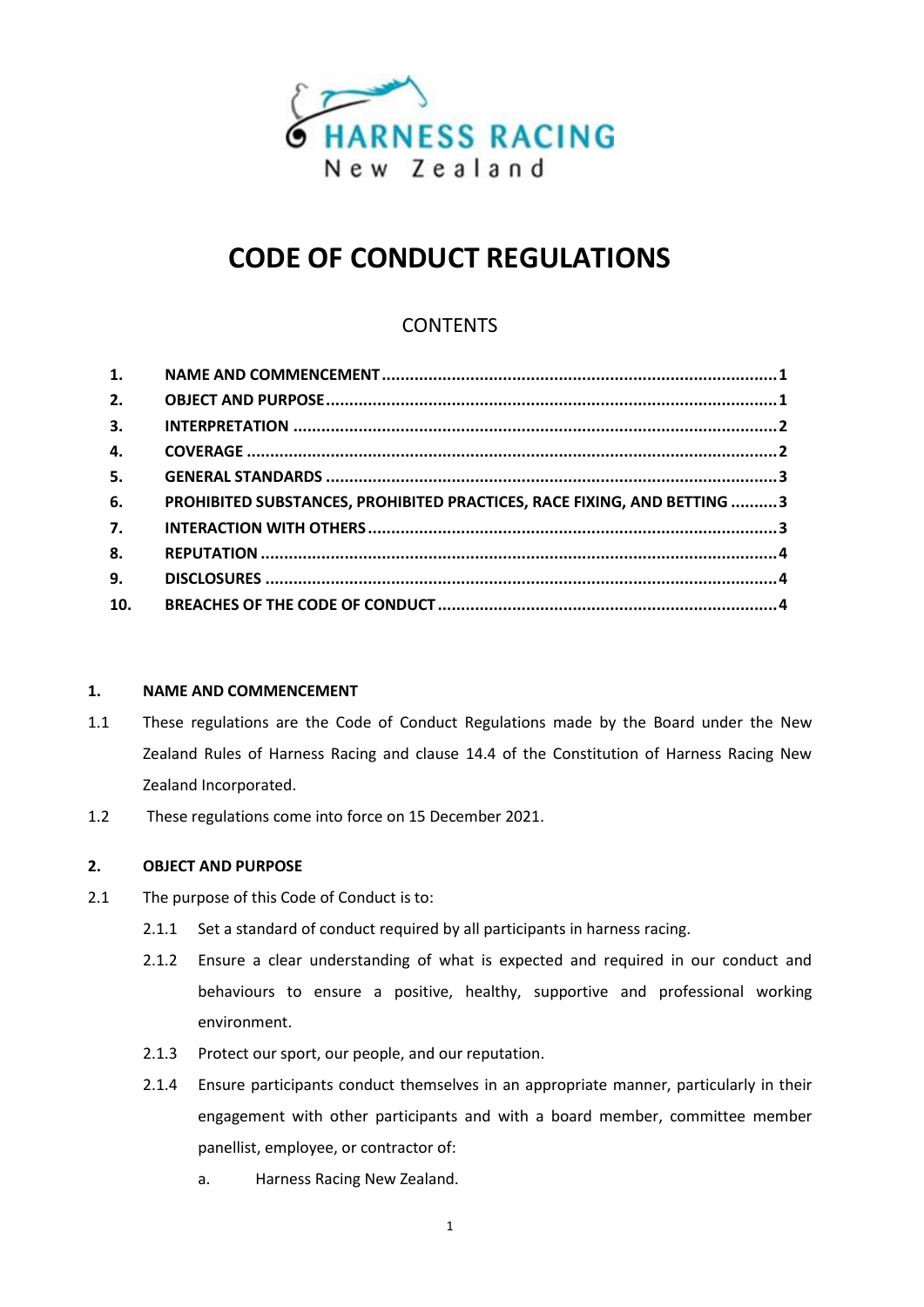- b. The Racing Integrity Board.
- c. TAB New Zealand.
- d. Racing New Zealand.
- e. Harness racing clubs.
- f. Kindred Bodies.
- 2.2 Other obligations are imposed upon participants under the Rules and associated HRNZ regulations. This regulation complements those Rules and regulations. The Rules of Harness Racing at all times prevail.

#### <span id="page-2-0"></span>**3. INTERPRETATION**

3.1 In these regulations, unless the context otherwise requires:

**owner** has the same meaning as provided in rule 105(1) of the Rules**.**

#### **participant**—

- (a) means a person registered with HRNZ; and
- (b) includes (without limitation)—
	- (i) a trainer, driver, stablehand, or a person working at a harness training premises;
	- (ii) a breeder of standardbred horses;
	- (iii) an owner of a standardbred horse;
	- (iv) a person who otherwise deals with animals used for harness racing;
	- (v) a member of a Harness Racing Club or Kindred Body; and
	- (vi) any other person to whom the Rules apply.

**Rules or Rules of Harness Racing** means the New Zealand Rules of Harness Racing.

**social media** includes social networking sites, video and photo sharing websites, micro-blogging sites, weblogs (including corporate or personal blogs or blogs hosted by media publications), forums and discussion boards, online encyclopedias, and any other websites that allow persons to use simple publishing tools.

#### <span id="page-2-1"></span>**4. COVERAGE**

- 4.1 This code applies to all participants, employees of HRNZ and the members of the Board.
- 4.2 This code does not affect any other obligations imposed under the Rules or any other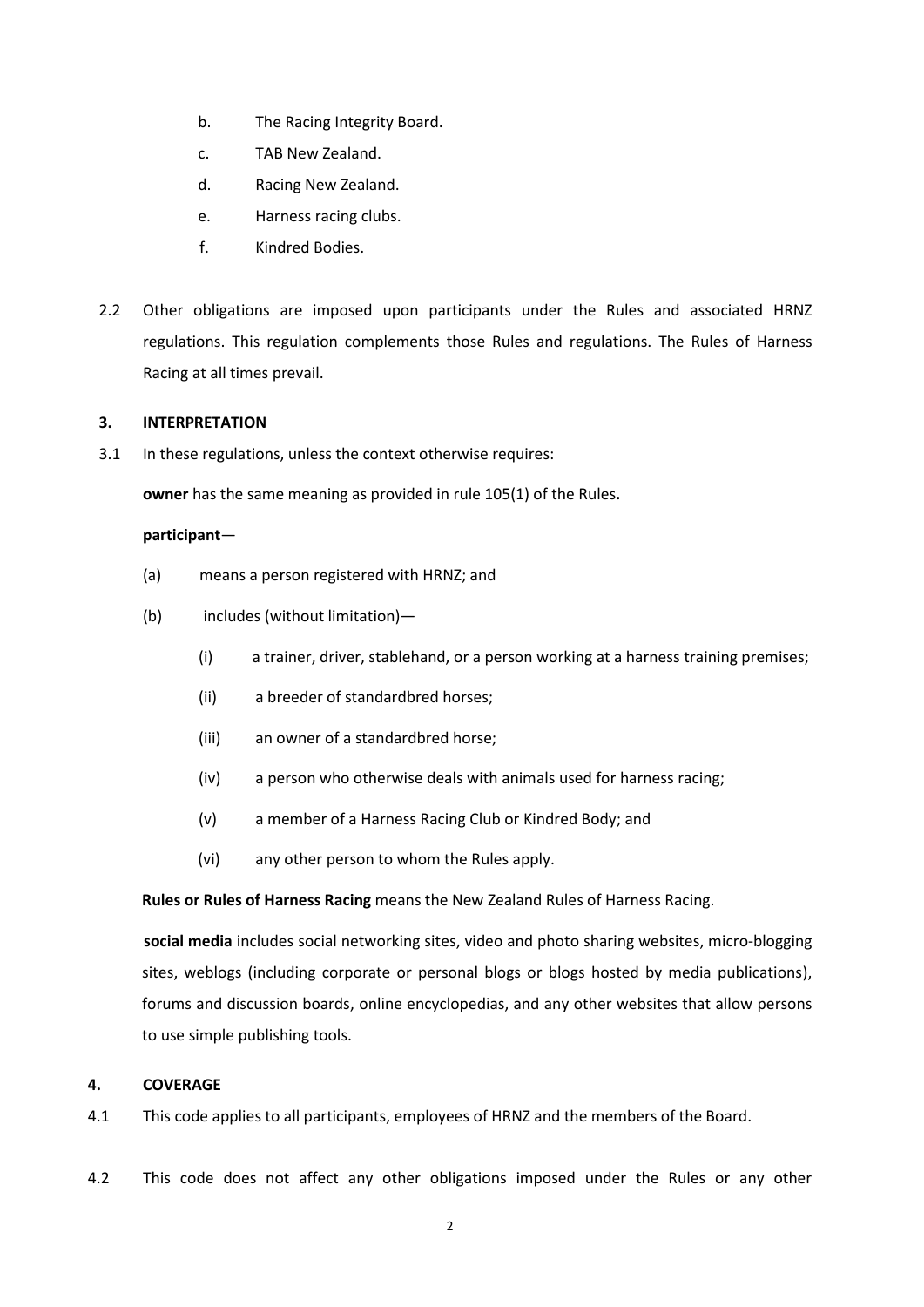regulations.

## <span id="page-3-0"></span>**5. GENERAL STANDARDS**

- 5.1 Person to who this Code of Conduct applies must:
	- 5.1.1 Maintain their competence in their field of expertise and to undertake continuing education and professional development.
	- 5.1.2 Work within the limits of their knowledge, training, experience and expertise.
	- 5.1.3 Provide ongoing education to cadets employed by them.
	- 5.1.4 Act with care and diligence and perform their duties in a manner that protects the health and safety of themselves and others with whom they work.
	- 5.1.5 To act with integrity in a responsible and trustworthy manner in their dealing with others.
	- 5.1.6 Read, understand, keep up to date, comply, and uphold all applicable harness racing rules, regulations, directives, and orders.

## <span id="page-3-1"></span>**6. PROHIBITED SUBSTANCES, PROHIBITED PRACTICES, RACE FIXING, AND BETTING**

- 6.1 All participants must abide by the applicable rules relating to prohibited substances and prohibited practices and ensure appropriate safeguards are in place to ensure these rules are not contravened.
- 6.2 All participants must abide by the applicable rules relating to betting on harness races.
- 6.3 All persons to whom this code applies must comply with the TAB New Zealand Betting Rules.
- 6.4 All persons to whom this code applies must not engage in race fixing or misuse inside information relating to racing.

## <span id="page-3-2"></span>**7. INTERACTION WITH OTHERS**

- 7.1 Persons to whom this code applies must:
	- 7.1.1 Recognise their interactions with others involved in harness racing must be appropriate. They must respect the privacy of others and not take advantage of a relationship they have with another.
	- 7.1.2 Treat everyone with respect, courtesy and without harassment or unlawful discrimination.
	- 7.1.3 Take all reasonable steps to eliminate any forms of unlawful discrimination and any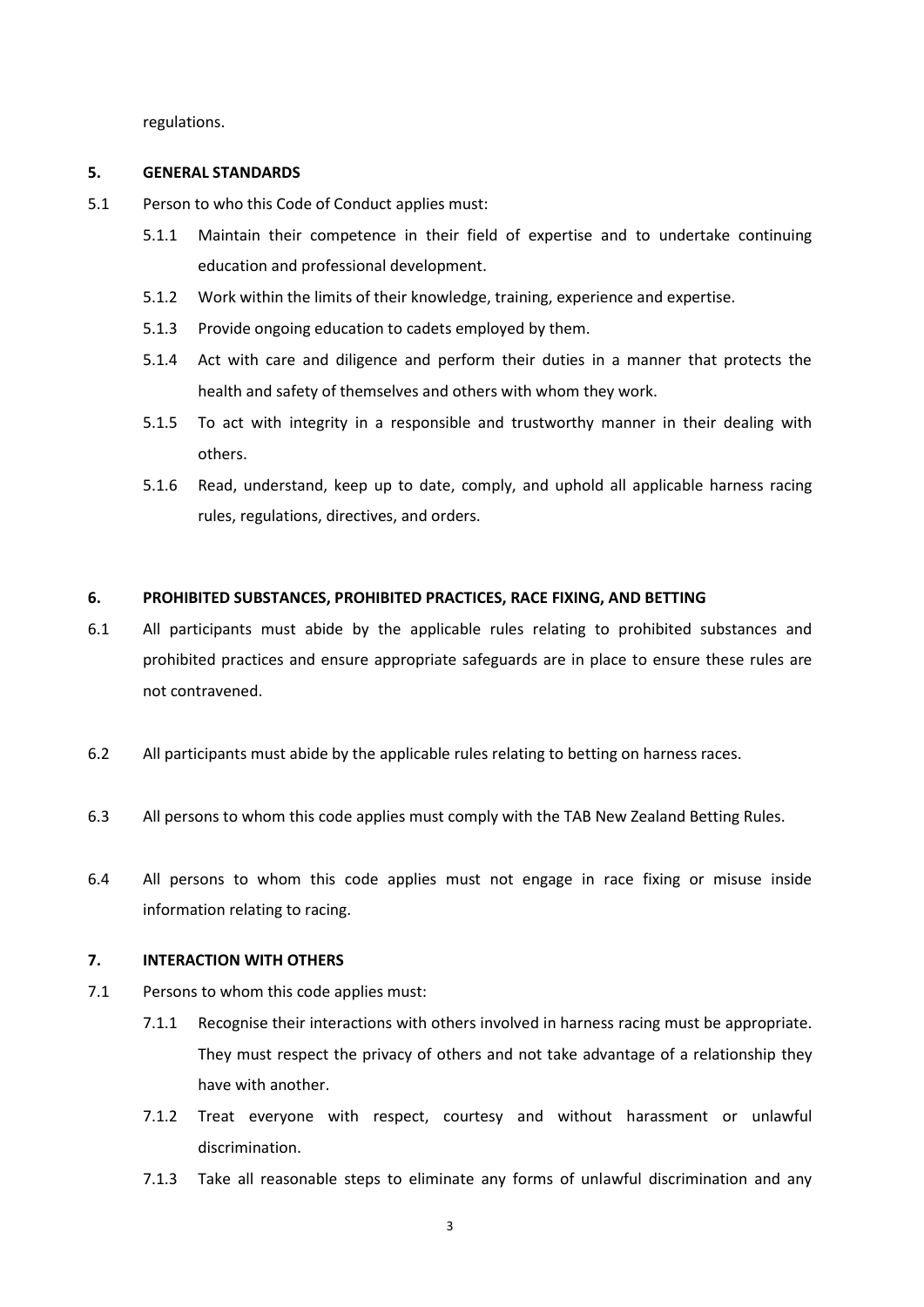physical, verbal or emotional bullying or abuse by or of others.

- 7.1.4 Maintain confidentiality of personal information and confidential information, whether received verbally, in writing or otherwise.
- 7.1.5 Act with freedom from prejudice or malice in dealing with participants, the Racing Integrity Board, and HRNZ.

#### <span id="page-4-0"></span>**8. REPUTATION**

- 8.1 Persons to whom this code applies must behave in a way that enhances and supports the good reputation of harness racing and does not bring harness racing into disrepute.
- 8.2 When making public statements or using social media related to harness racing, participants should provide informed and factually accurate information and ensure that any commentary or opinion does not cause damage to the reputation of harness racing and does not breach the Rules of Harness Racing.

#### <span id="page-4-1"></span>**9. DISCLOSURES**

9.1 Participants may use The Protected Disclosures Act 2000 that provides a safe opportunity for participants to raise concerns about inappropriate actions

### <span id="page-4-2"></span>**10. BREACHES OF THE CODE OF CONDUCT**

- 10.1 All persons to whom this Code applies have an obligation to report any behaviour or conduct which may be in breach of this Code. Failure to do so is, in itself, a breach of this Code.
- 10.2 A breach of the code of conduct must be reported to HRNZ.
- 10.3 In determining whether or not to take any action in relation to any statement HRNZ must take into account the persons right of freedom of expression and whether the conduct was proportionate to any lawful aim being pursued and whether it is supported by appropriate reasons.
- 10.4 HRNZ may direct, without limitation, one or more the following:
	- 10.4.1 No action be taken.
	- 10.4.2 A requirement that the person attend a meeting at HRNZ with management.
	- 10.4.3 A record be placed on the person's disciplinary record.
	- 10.4.4 A referral to the Racing Integrity Board for consideration of laying charges under the